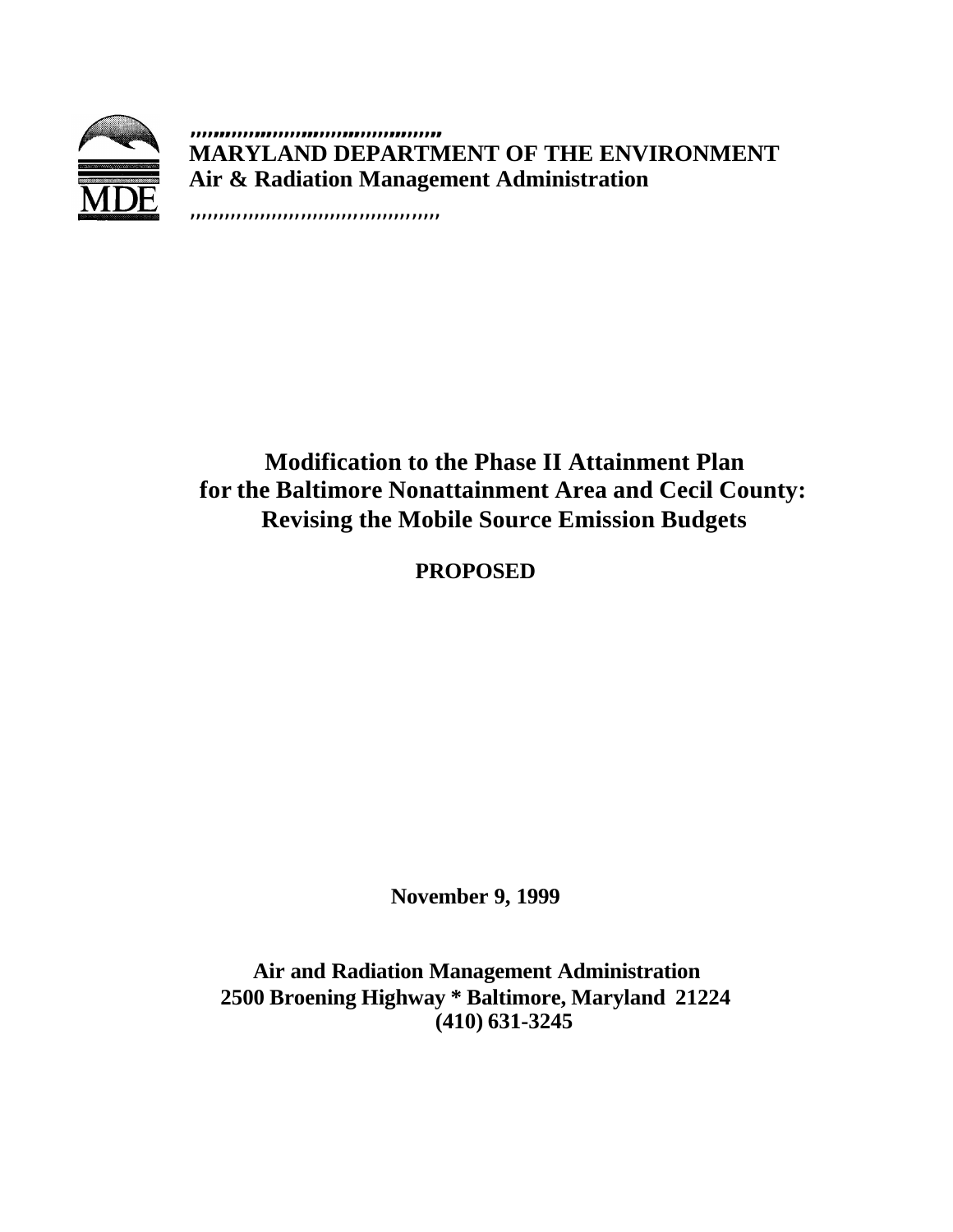# **Modification to the Phase II Attainment Plan for the Baltimore Nonattainment Area and Cecil County: Revising the Mobile Source Emission Budgets**

# **Executive Summary**

Under the 1990 Clean Air Act Amendments, the Baltimore region and Cecil County were classified as severe nonattainment areas with respect to the National Ambient Air Quality Standard for ozone. The Clean Air Act requires that severe ozone nonattainment areas submit an attainment plan that includes a photochemical modeling demonstration that the area will comply with the federal ozone standard by 2005.

On April 28, 1998, Maryland submitted an attainment plan for the Baltimore Nonattainment Area and Cecil County entitled *Phase II Attainment Plan for the Baltimore Region and Cecil County* (Phase II Attainment Plan). This plan included local and regional modeling and weight of evidence demonstrations that these areas would be likely to achieve compliance with the federal ozone standard if pollution transported from areas outside these nonattainment areas was reduced.

Maryland participated in the Ozone Transport Assessment Group (OTAG) process to identify a suite of regional strategies that would reduce transport across the eastern half of the United States. These regional measures when combined with federal, state and local measures already included in the Phase II Attainment Plan were likely to result in achieving compliance with the ozone standard in 2005. On November 7, 1997, EPA proposed federal regulations, called *Finding of Significant Contribution and Rulemaking for Certain States in the Ozone Transport Assessment Group Region for Purposes of Reducing Regional Transport of Ozone* (NOx SIP Call), based upon the OTAG recommendations, which required 22 states to cut emissions to reduce transport. This rule was adopted on October 27, 1998, but then was stayed on May 25, 1999 by the U. S. Court of Appeals for the District of Columbia.

On August 17, 1998, Maryland submitted a supplement to the Phase II Attainment Plan which included additional modeling of these regional strategies performed by EPA as part of the NOx SIP Call. This additional analysis supported Maryland's conclusion that control measures included in the Phase II Attainment Plan combined with the regional measures identified in the OTAG process would likely result in compliance with the federal ozone standard. Maryland committed to implementing these regional strategies in the Phase I and II Attainment Plans and has done so.

The control measures contained in the Phase II Attainment Plan submitted April 28, 1998 include: Enhanced Inspection/Maintenance, Tier 1, Reformulated gasoline Phase I and II, Stage II, Landfills, Open burning, Surface cleaning/degreasing, Architectural coatings, Consumer products, Auto refinishing, Nonroad diesel engine standards, Nonroad gasoline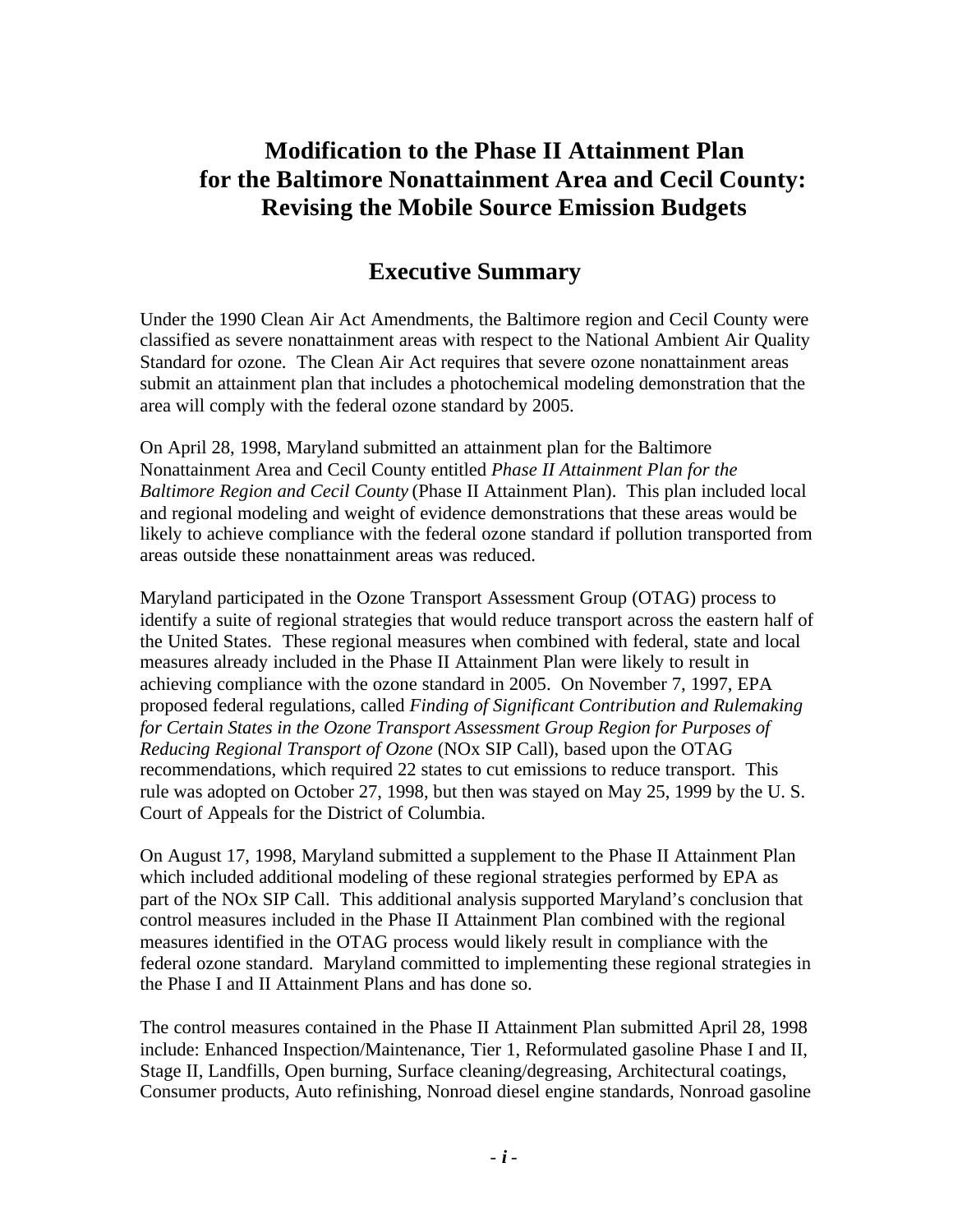engine standards, Marine engine standards, Railroad locomotive standards, Expandable polystyrene reasonably available control technology (RACT), Yeast production RACT, Commercial bakeries RACT, Screen printing, Federal air toxics, Graphic arts, Enhanced rule compliance, State air toxics, Heavy Duty Diesel Engine rule, NOx RACT, and NOx Phase II and III.

The purpose of this modification to the Phase II Attainment Plan is to revise the motor vehicle emission budgets. Motor vehicle emissions budgets must be established for the attainment year and reflect all control programs used in the attainment demonstration. Motor vehicle emission budgets must be adequate for the purpose of determining whether transportation plans and improvement programs conform to the Phase II Attainment Plan.

On April 28, 1998, when the Phase II Attainment Plan was submitted, Maryland had adopted regulations for all control strategies in the Plan except the NLEV program and regulations requiring NOx reductions from major sources equivalent to the NOx SIP Call requirements. Hence, the motor vehicle emission budgets did not contain all mobile control programs used in the attainment demonstration. This modification to the Phase II Attainment Plan incorporates reductions from the NLEV program into the motor vehicle emission budgets for the Baltimore Nonattainment Area and Cecil County, and revises the methodology used to estimate mobile source emissions in the Baltimore Nonattainment Area.

Using the criteria established in the federal transportation conformity rule at 40 CFR  $93.118(e)(4)$  and federal guidance regarding motor vehicle emission budgets in attainment plans, the motor vehicle emission budgets for the Baltimore Nonattainment Area for 2002 are 54.0 tons/day VOC and 112.6 tons/day NOx, and for 2005, the budgets are 48.6 tons/day VOC and 104.1 tons/day NOx. The motor vehicle emission budgets for Cecil County for 2002 are 2.7 tons/day VOC and 6.3 tons/day NOx, and for 2005, are 2.5 tons/day VOC and 5.8 tons/day NOx.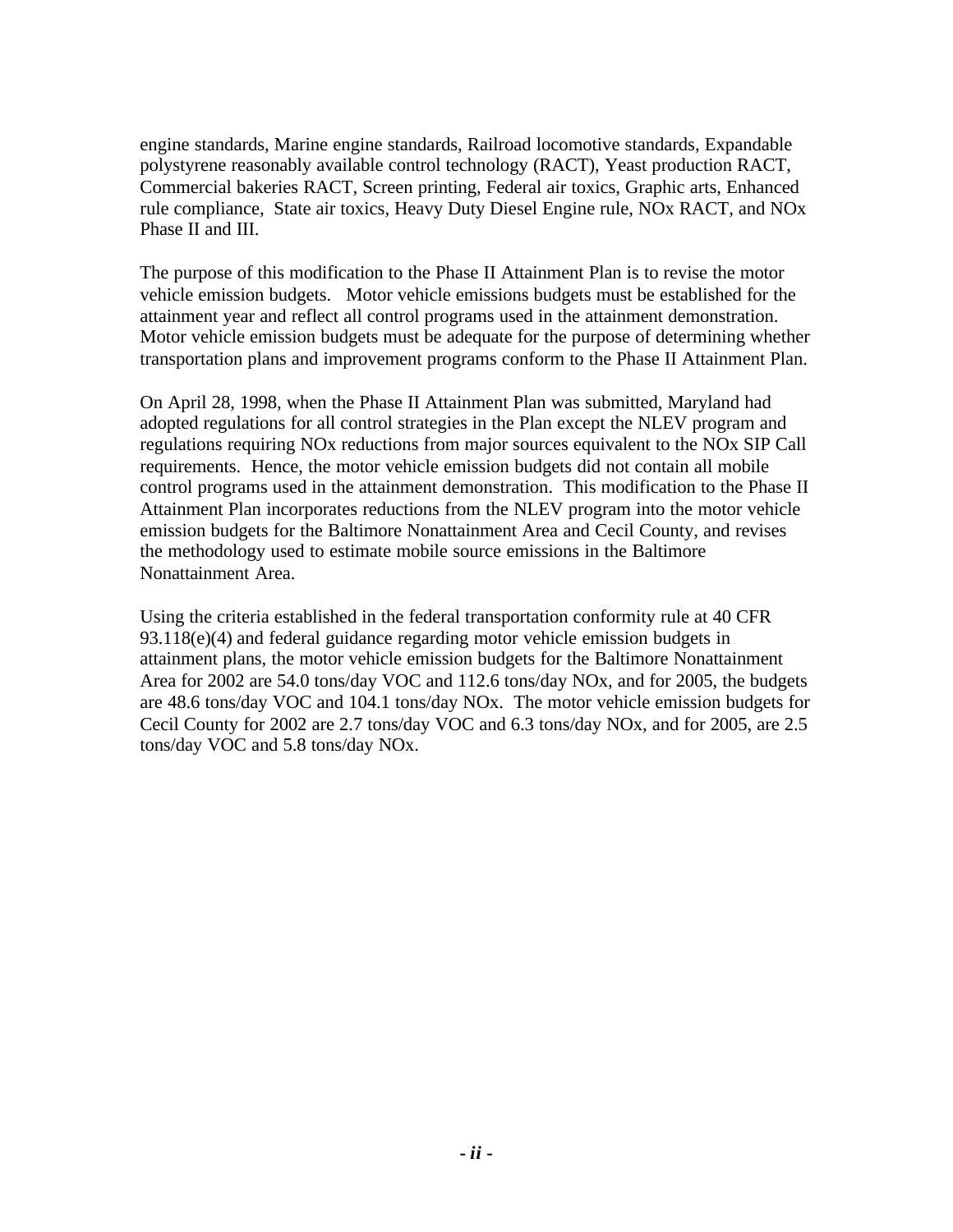# **TABLE OF CONTENTS**

| I.  |                                                          |       |
|-----|----------------------------------------------------------|-------|
| П.  | <b>MOTOR VEHICLE EMISSION BUDGETS FOR</b>                |       |
|     |                                                          |       |
| Ш.  |                                                          |       |
| IV. |                                                          |       |
|     | <b>APPENDIX A – Mobile Source Data for the Baltimore</b> |       |
|     |                                                          | $A-2$ |
|     | <b>APPENDIX B – Mobile Source Data for Cecil County </b> | $R-2$ |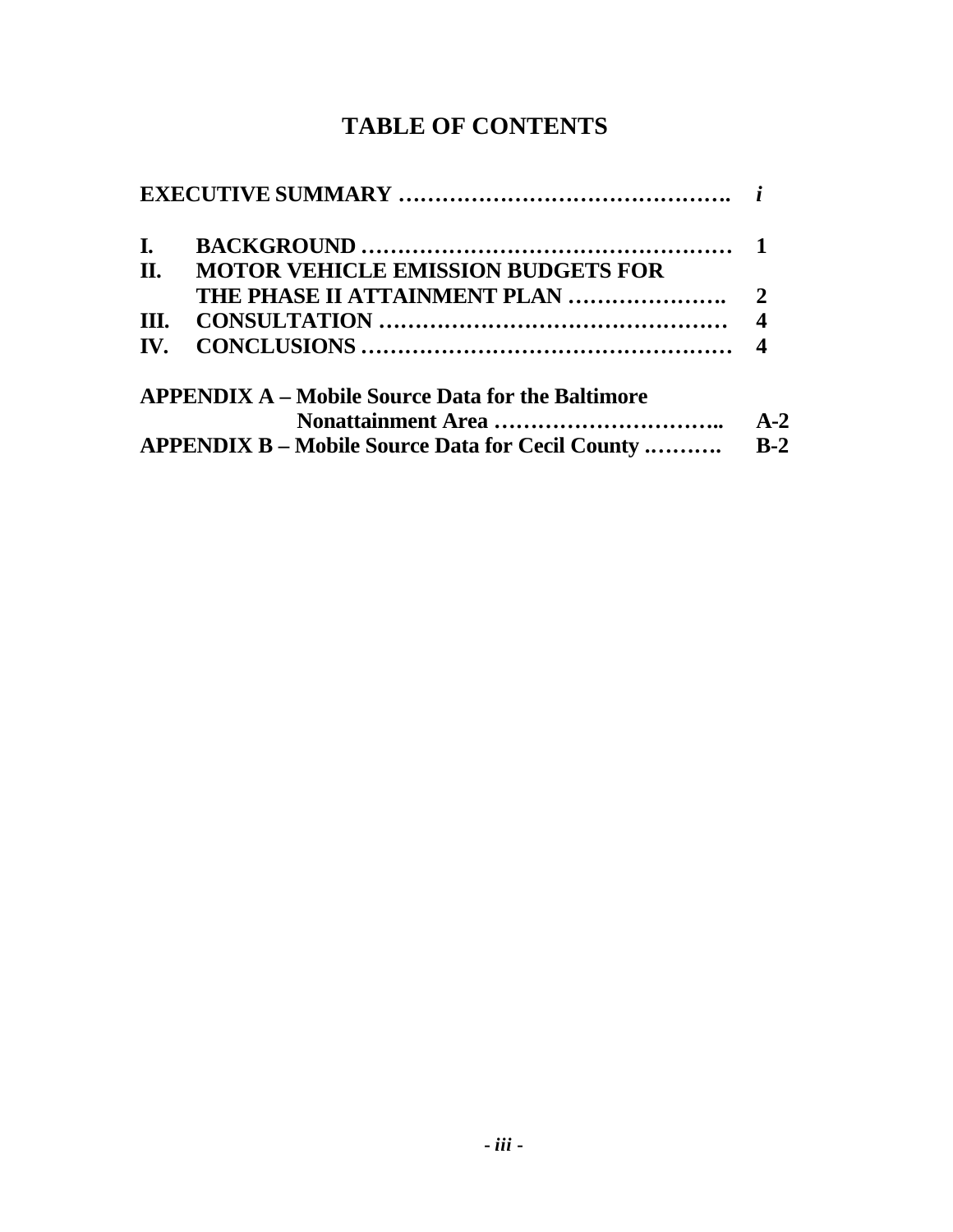## **Modification to the Phase II Attainment Plan for the Baltimore Nonattainment Area and Cecil County: Revising the Mobile Source Emission Budgets**

#### **I. Background**

Under the 1990 Clean Air Act Amendments, the Baltimore region and Cecil County were classified as severe nonattainment areas with respect to the National Ambient Air Quality Standard for ozone. By November 1994, the Clean Air Act required that severe ozone nonattainment areas submit an attainment plan that included a photochemical modeling demonstration that the area would comply with the federal ozone standard by 2005. In a memorandum dated March 2, 1995, Mary Nichols, Assistant Administrator of the U. S. Environmental Protection Agency (EPA), provided an extended schedule for submitting attainment demonstrations in two phases for serious and severe ozone nonattainment areas. The extended schedule was contingent upon participation in the Ozone Transport Assessment Group and adoption of regional control measures such as the National Low Emission Vehicle (NLEV) Program and regional nitrogen oxides (NOx) reductions from utilities and other large NOx sources.

On April 28, 1998 Maryland submitted an attainment plan for the Baltimore Nonattainment Area and Cecil County entitled *Phase II Attainment Plan for the Baltimore Region and Cecil County*. This plan included local and regional modeling and weight of evidence demonstrations that these areas would be likely to achieve compliance with the federal ozone standard if pollution transported from areas outside these nonattainment areas was reduced. Maryland participated in the Ozone Transport Assessment Group (OTAG) process to identify a suite of regional strategies that would reduce transport across the eastern half of the United States. These regional measures, when combined with federal, state and local measures already included in the Phase II Attainment Plan were likely to result in achieving compliance with the ozone standard in 2005.

On November 7, 1997, EPA proposed federal regulations called *Finding of Significant Contribution and Rulemaking for Certain States in the Ozone Transport Assessment Group Region for Purposes of Reducing Regional Transport of Ozone* (NOx SIP Call) based upon the OTAG recommendations, which required 22 states to cut emissions to reduce transport. This rule was adopted on October 27, 1998, but then stayed on May 25, 1999 by the U. S. Court of Appeals for the District of Columbia. On August 17, 1998, Maryland submitted a supplement to the Phase II Attainment Plan which included additional modeling of these regional strategies performed by EPA as part of the NOx SIP Call. This additional analysis supported Maryland's conclusion that control measures included in the Phase II Attainment Plan combined with the regional measures identified in the OTAG process would likely result in compliance with the federal ozone standard.

The control measures contained in the Phase II Attainment Plan submitted April 28, 1998 include: Enhanced Inspection/Maintenance (Enhanced I/M), Tier 1, Reformulated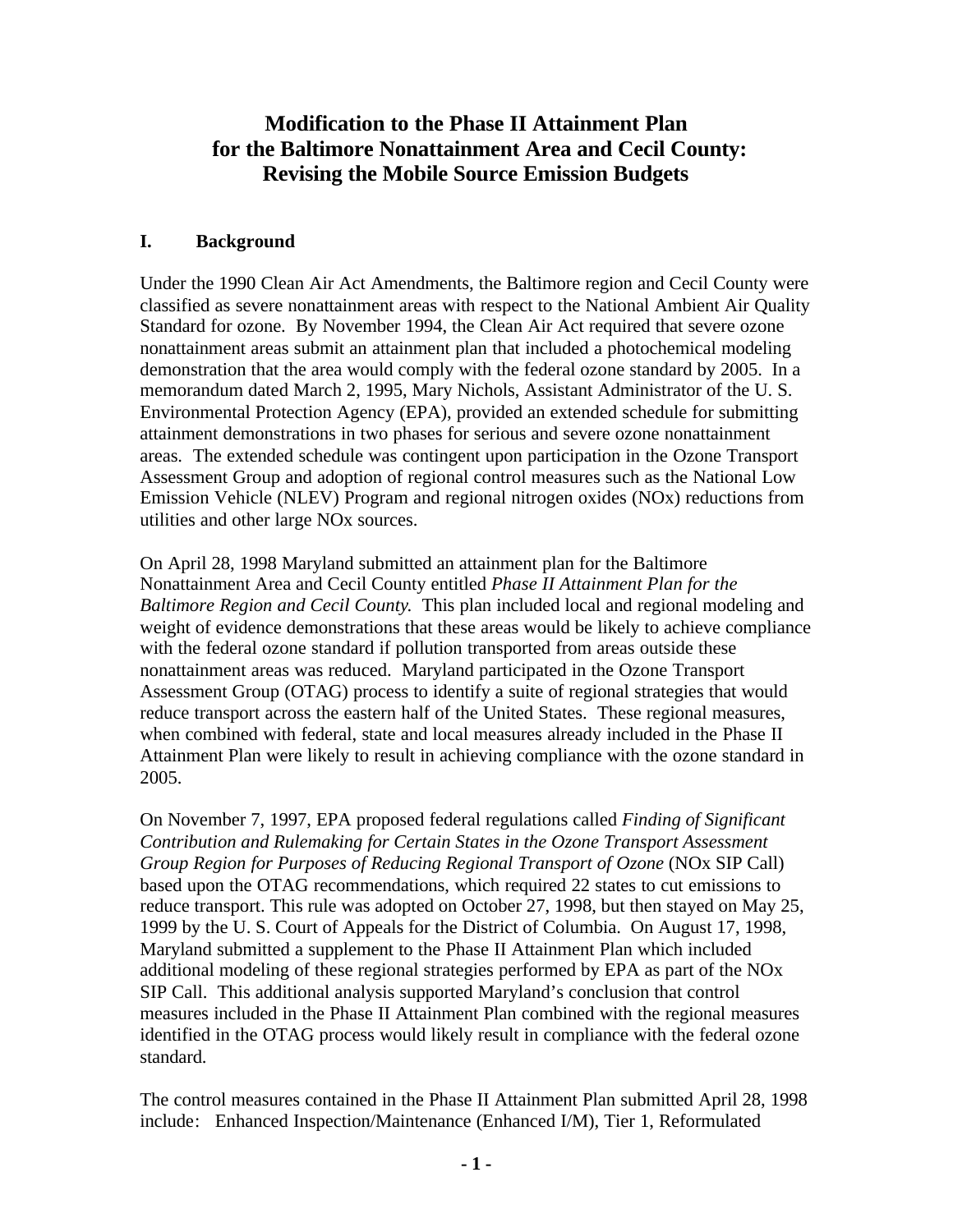gasoline Phase I and II, Stage II, Landfills, Open burning, Surface cleaning/degreasing, Architectural coatings, Consumer products, Auto refinishing, Nonroad diesel engine standards, Nonroad gasoline engine standards, Marine engine standards, Railroad locomotive standards, Expandable polystyrene reasonably available control technology (RACT), Yeast production RACT, Commercial bakeries RACT, Screen printing, Federal air toxics, Graphic arts, Enhanced rule compliance, State air toxics, Heavy Duty Diesel Engine rule, NOx RACT, and NOx Phase II and III.

On April 28, 1998, when the Phase II Attainment Plan was submitted, Maryland had adopted regulations for all control strategies in the Plan except the NLEV program and regulations requiring NOx reductions from major sources equivalent to the NOx SIP Call requirements. Hence, the motor vehicle emission budgets did not contain all mobile control programs used in the attainment demonstration. Maryland adopted regulations requiring participation in the NLEV effective March 22, 1999. Maryland adopted a series of regulations requiring NOx control on major sources that result in reductions equal to those required in the NOx SIP Call. These NOx regulations became effective prior to October 31, 1999. This modification to the Phase II Attainment Plan incorporates reductions from the NLEV program into the motor vehicle emission budgets for the Baltimore Nonattainment Area and Cecil County, and revises the methodology used to estimate mobile source emissions in the Baltimore Nonattainment Area.

On April 30, 1999 EPA forwarded draft guidance to the states concerning criteria for motor vehicle emission budgets included in attainment plans. Under this guidance, EPA requested that, if necessary, states revise the motor vehicle emission budgets in attainment plans to include NLEV and the Heavy Duty Diesel Engine rule and submit any needed revisions to EPA by December 31, 1999.

### **II. Motor Vehicle Emission Budgets for the Phase II Attainment Plan**

In the Baltimore Nonattainment Area and Cecil County, motor vehicle emission budgets established in the Phase II Attainment Plan are based on implicit motor vehicle emission budgets. An implicit motor vehicle emission budget is derived by projecting the level of onroad mobile source emissions for the appropriate milestone year or attainment year including the emission reductions from all mobile source control measures identified in the plan. The budgets in this modification were developed using this procedure and include the following control programs: the Federal Motor Vehicle Control Program, Tier 1, reformulated gasoline Phase I and II, enhanced inspection/maintenance program, NLEV program, and heavy duty diesel engine 2 g standard (HDDE2g).

The motor vehicle emission budgets for the Baltimore Nonattainment Area were prepared in conjunction with Transportation Steering Committee staff and the Maryland Department of Transportation. The emissions estimates were derived using travel data from the TP+ transportation model and average speed estimates supplied by the Transportation Steering Committee staff through a process described below. Emission factors were developed using MOBILE5b, the EPA approved mobile emissions model. The factors developed include the following controls: Federal Motor Vehicle Control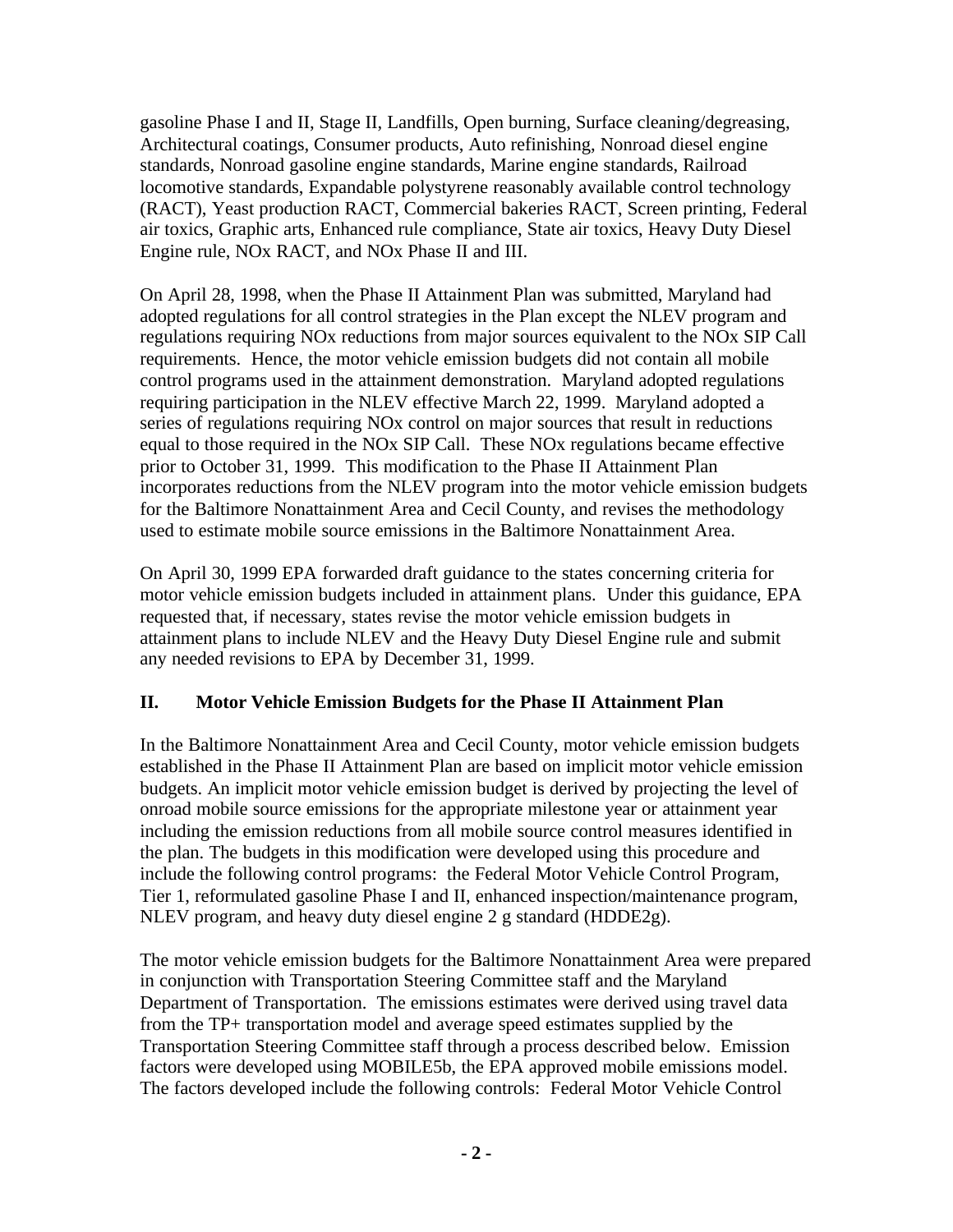Program (FMVCP), reformulated gasoline Phase I and II, enhanced I/M, Tier 1, NLEV, and the HDDE2g rule and were based on 1999 vehicle fleet characteristics. Detailed analysis parameters for the MOBILE5b model runs can be found in Appendix A.

The Transportation Planning Division of the Baltimore Metropolitan Council (BMC), which serves as staff to the Transportation Steering Committee (TSC), applies a traditional four step travel model (trip generation, trip distribution, mode choice, and trip assignment) with feedback from trip assignment to trip distribution in redistributing Home-Based Work (HBW) trips. The model was developed in the TP+ software environment. The staff has made significant changes to the regional travel demand model during the past three years, which have provided a more reliable model for future year projections. The main enhancements to the model were an enhanced zonal structure and highway networks and new trip attraction rates. With these changes in the modeling equations and updates to the highway network characteristics, the model is better positioned to analyze and produce conformity results.

Motorized vehicle trips for 8 trip purposes (Home-Based Work, Home-Based Shop, Home-Based Other, Home-Based School, Work Based Other, Other Based Other, and Light and Heavy trucks) are generated at the production end using inputs of household size stratified by vehicle availability for 4 area types (City Center, Urban, Suburban, and Rural). Regression equations using inputs of employment and number of households are used to develop motorized attractions. Motorized vehicle trips are distributed using a standard gravity model using uncongested travel time for non-work purposes and am peak period congested skims for HBW. Home-based trips are split into auto drivers, auto passengers, and transit riders using inputs of travel time and cost for transit and highway, parking cost, and median household income. An additional logit model is executed in developing auto shares (SOV, HOV2, HOV3, HOV4+) for the HBW purpose. Assignment of the vehicle trip tables is completed for 5 time periods (2 peak and 3 off peak).

The travel demand model consisting of 1,326 Transportation Analysis Zones (TAZs) was developed for Baltimore City and the surrounding 5 jurisdictions in the Baltimore region and 4 neighboring jurisdictions from the Washington Region. The travel model was validated in 1999 against 1996 conditions as documented in *Baltimore Region Travel Demand Model 1996 Validation*. Trip generation and trip distribution have been calibrated against a 1993 Household Travel Survey and a 1996 Baltimore Regional Transit Study is being used to revise the mode choice model.

Since the application of NLEV affects both the 2002 budget and the 2005 budget, and both budgets will be used in future conformity analyses, both budgets have been modified. The explicit motor vehicle emission budgets for the Baltimore Nonattainment Area for 2002 are 54.0 tons/day VOC and 112.6 tons/day NOx, and for 2005, the budgets are 48.6 tons/day VOC and 104.1 tons/day NOx.

The motor vehicle emission budgets for Cecil County were prepared in conjunction with the Maryland Department of Transportation. The projected traffic volumes developed for Cecil County were based on the Upper Eastern Shore MINUTP transportation planning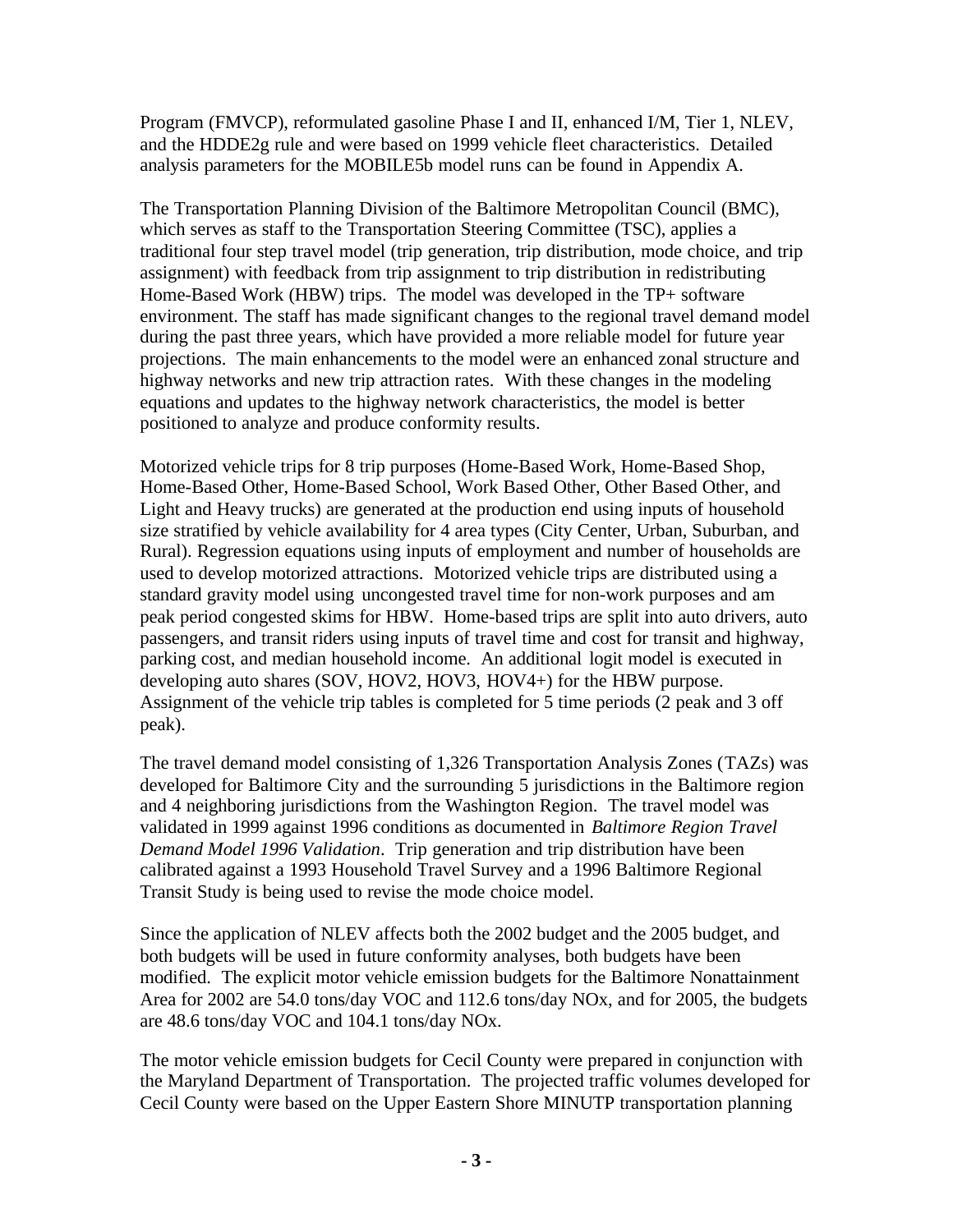model. This model, developed by the Maryland State Highway Administration consists of Cecil, Kent and Queen Anne's Counties in Maryland and New Castle County in Delaware. Land use inputs to the model were provided by the Wilmington Area Planning Council (WILMAPCO). The model was calibrated for the base year. The model develops traffic volumes through a four step process. Following a review of the model outputs, the outputs are input into a d-base program to produce network and trip ends data for use in the MOBILE5b model. Emission factors were developed using MOBILE5b, the EPA approved mobile emissions model. The factors developed include the following controls: FMVCP, reformulated gasoline Phase I and II, enhanced I/M, Tier 1, NLEV, and HDDE2g and were based on 1996 vehicle fleet characteristics. Detailed analysis parameters can be found in Appendix B.

Since the application of NLEV affects both the 2002 budget and the 2005 budget, and both budgets will be used in future conformity analyses, both budgets have been modified. The explicit motor vehicle emission budgets for Cecil County for 2002 are 2.7 tons/day VOC and 6.3 tons/day NOx, and for 2005, are 2.5 tons/day VOC and 5.8 tons/day NOx.

#### **III. Consultation**

The conformity rule requires air quality planning agencies to develop a consultation process with state departments of transportation and local officials. This process fosters understanding of the development process for air quality plans and transportation plans between the agencies. The Maryland Department of the Environment (MDE) adopted regulations, COMAR 26.11.26, governing consultation between the Maryland Departments of Transportation and the Environment and the Transportation Steering Committee with respect to the development of air quality plans and transportation plans. This modification to the Phase II Attainment Plan and the motor vehicle emission budgets in it were developed in accordance with the consultation rule.

#### **IV. Conclusions**

The goal of this modification to the Phase II Attainment Plan is to establish motor vehicle emission budgets for the Phase II Attainment Plan for the Baltimore Nonattainment Area and Cecil County that can be used as attainment plan motor vehicle emission budgets. The motor vehicle emission budget for the attainment plan must allow the nonattainment area to meet its rate of progress requirements and, as directed in the April 30, 1999 letter from EPA, must include reductions from the NLEV program and the HDDE2g rule. The budgets have been established using all mobile control measures included in previously submitted rate of progress plans as well as NLEV and HDDE2g. Although the motor vehicle emission budgets for the Baltimore region have increased for 2002 and 2005, the Baltimore region continues to meet its rate of progress target levels. Since the modified motor vehicle emission budgets for Cecil County are lower than those in the Phase II Attainment Plan, it is evident that Cecil County can continue to meet its rate of progress target levels.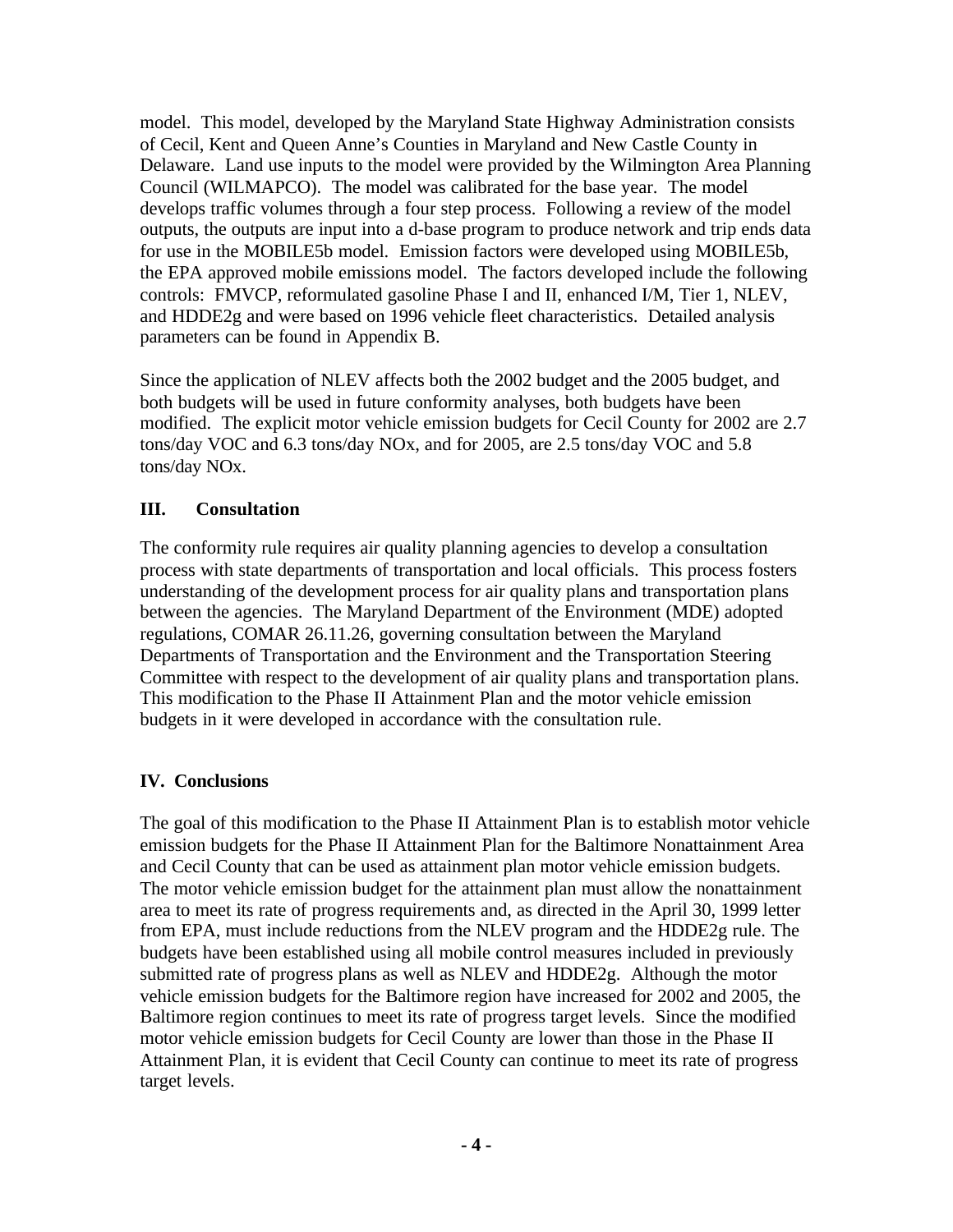**APPENDIX A**

# **MOBILE SOURCE DATA FOR THE BALTIMORE NONATTAINMENT AREA**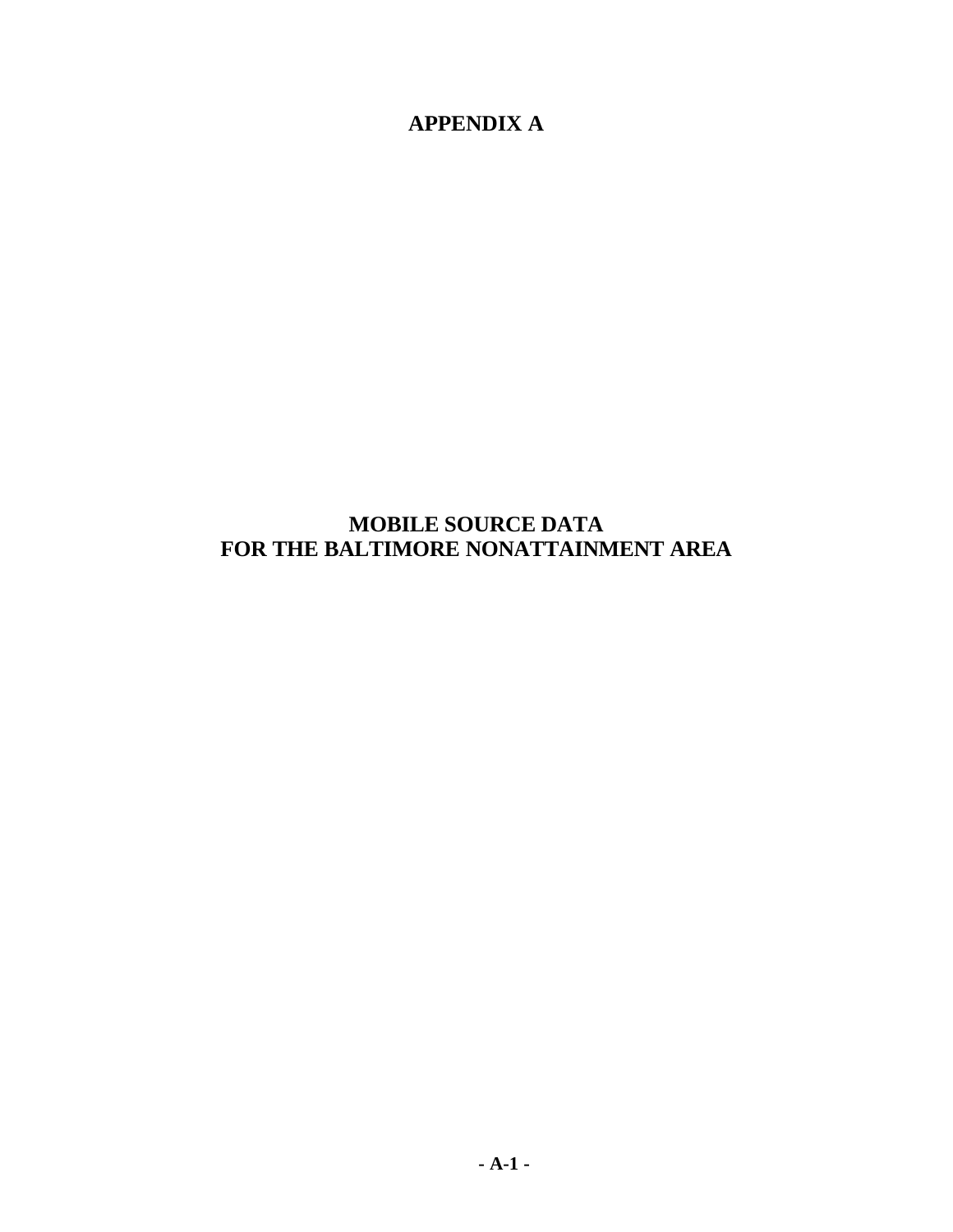# **Maryland Department of the Environment 10/18/99**

**Mobile Sources Control Program**

#### **Baltimore Area TP Plus Modeling Data Emission Analysis Highway Network Data for 2002 and 2005**

| Milestone Yr.                                           | 2002                  | 2005                  |  |
|---------------------------------------------------------|-----------------------|-----------------------|--|
| <b>Trans Model</b><br>Year RegMix<br><b>HDDV RegMix</b> | <b>TP PIS</b><br>1999 | <b>TP PIS</b><br>1999 |  |
| Stab Exh VOC<br>Cold Exh VOC<br>Hot Exh VOC             | 27.6<br>10.3<br>2.6   | 25.4<br>9.6<br>2.3    |  |
| Sub Tot Exh VOC<br>SubTot Evap VOC<br>Total VOC         | 40.5<br>16.9<br>57.4  | 37.3<br>14.0<br>51.3  |  |
| Refueling VOC<br><b>Tot NonRef VOC</b>                  | 3.3<br>54.1           | 2.6<br>48.7           |  |
|                                                         |                       |                       |  |
| Stab Exh NOx<br>Cold Exh NOx<br>Hot Exh NOx             | 105.9<br>5.1<br>1.9   | 97.8<br>4.8<br>1.7    |  |
| <b>Total Exh NOx</b>                                    | 112.9                 | 104.3                 |  |
| VMT - mi mls                                            | 68.16                 | 70.46                 |  |
| AvgSpd-mph                                              | 44.44                 | 44.50                 |  |

#### Note: **All Scenarios modeled with 1999 Reg Mixes modified with MOBILE6 default values for HDDVs, unless otherwise specified.**

Emissions are expressed in tons per day (summer weekday).

All the analyses include controls such as Stage II, Tier1, RFG, IM240, NLEV and the new HDE Rule modeled using MOBILE5b.

**- A-2 -**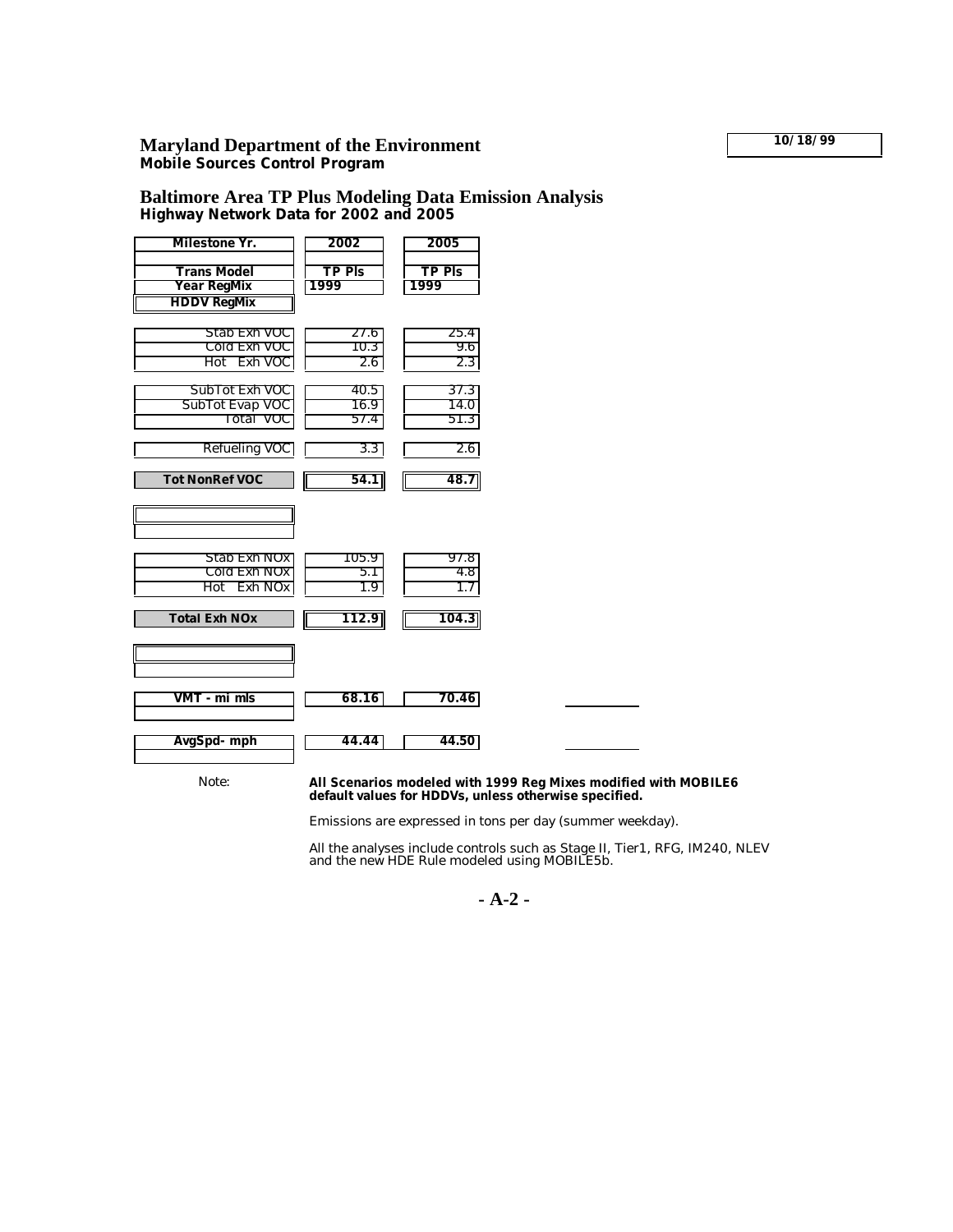# **MOBILE5b INPUT/OUTPUT FILES FOR THE BALTIMORE NONATTAINMENT AREA**

MOBILE5b input and output files used in the development of the motor vehicle emission budget for the Baltimore Nonattainment Area are very extensive and have not been reproduced in hardcopy format for inclusion in this document. Hardcopy files of the input/output files can be viewed at the Maryland Department of the Environment. The input/output files can be obtained in electronic format by contacting:

 Charles Cramer, Planner Air Quality Planning Program Air and Radiation Management Administration Maryland Department of the Environment 2500 Broening Highway Baltimore MD 21224 (410) 631-3245 ccramer@mde.state.md.us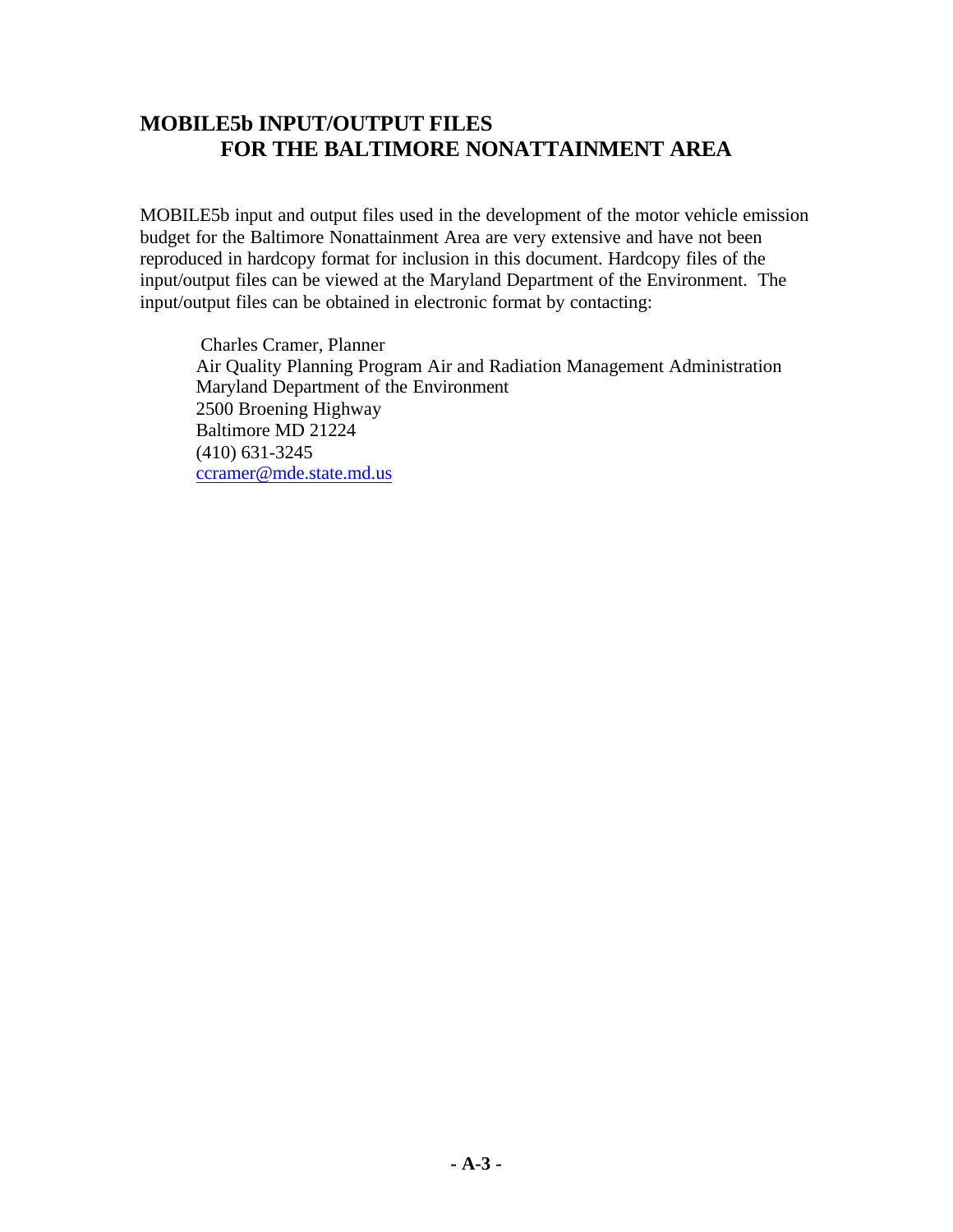**APPENDIX B**

**MOBILE SOURCE DATA FOR CECIL COUNTY**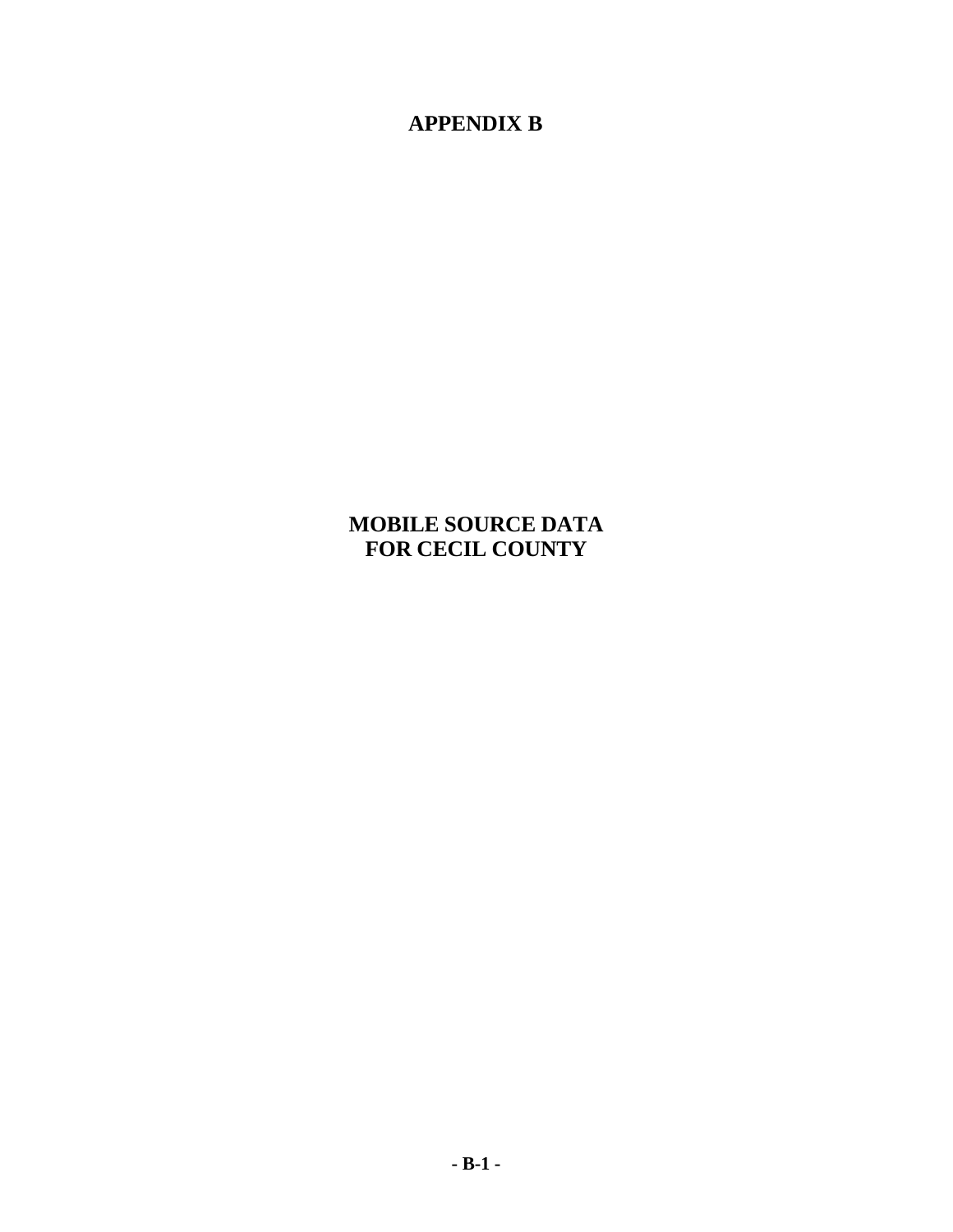|                                                                                              |                                                                                                                                   |                        | 11/04/1999         |  |  |  |  |  |
|----------------------------------------------------------------------------------------------|-----------------------------------------------------------------------------------------------------------------------------------|------------------------|--------------------|--|--|--|--|--|
| <b>Maryland Department of the Environment</b><br><b>Mobile Sources Control Program</b>       |                                                                                                                                   |                        |                    |  |  |  |  |  |
| <b>Wilmapco Region Conformity Analysis for Cecil County</b><br>Milestone Year: 2002 and 2005 |                                                                                                                                   |                        |                    |  |  |  |  |  |
| <b>New Scenarios</b>                                                                         |                                                                                                                                   | 3                      | 4                  |  |  |  |  |  |
| Emissions<br><b>Type</b>                                                                     | Emissions<br><b>Basis</b>                                                                                                         | 2002<br>10/01/199<br>9 | 2005<br>10/01/1999 |  |  |  |  |  |
| Stab/AvgExh VOC<br>ColdExh VOC<br>HotExh VOC                                                 | VMT<br>VMT<br>VMT                                                                                                                 | 1.3<br>0.6<br>0.2      | 1.2<br>0.6<br>0.1  |  |  |  |  |  |
| SubTot Exh VOC<br>SubTot NRef Evp VOC                                                        | <b>VMT</b><br>Evnt/VMT                                                                                                            | 2.1<br>0.6             | 1.9<br>0.6         |  |  |  |  |  |
| <b>Total NonRef VOC</b>                                                                      | Evnt+VMT                                                                                                                          | 2.7                    | 2.5                |  |  |  |  |  |
| Stab/AvgExh NOx<br>ColdExh NO <sub>x</sub><br>HotExh NOx                                     | VMT<br>VMT<br>VMT                                                                                                                 | 5.9<br>0.3<br>0.1      | 5.4<br>0.3<br>0.1  |  |  |  |  |  |
| <b>TotalExh NOx</b>                                                                          | <b>VMT</b>                                                                                                                        | 6.3                    | 5.8                |  |  |  |  |  |
| VMT<br>Average Speed                                                                         | mmiles/day<br>Mph                                                                                                                 | 3382354<br>48.14       | 3507898<br>47.87   |  |  |  |  |  |
| Note:                                                                                        | Dates under new scenarios 1, 2, 3, 4,<br>and 5 refer to the date of Post-<br>Processing during emission modeling.                 |                        |                    |  |  |  |  |  |
|                                                                                              | All Emission Inventories modeled using<br>MOBILE5B model except the 1990<br>Baseline Inventory.                                   |                        |                    |  |  |  |  |  |
|                                                                                              | Emission modeling reflects usage of the<br>latest (1996) Motor Vehicle Registration<br>and Gasoline Sales.                        |                        |                    |  |  |  |  |  |
|                                                                                              | Emissions are expressed in tons per day<br>(summer weekday).                                                                      |                        |                    |  |  |  |  |  |
|                                                                                              | All the analyses include controls such as<br>Tier1, Stage II, RFG, IM240, NLEV and<br>the new HDE Rule modeled using<br>MOBILE5b. |                        |                    |  |  |  |  |  |